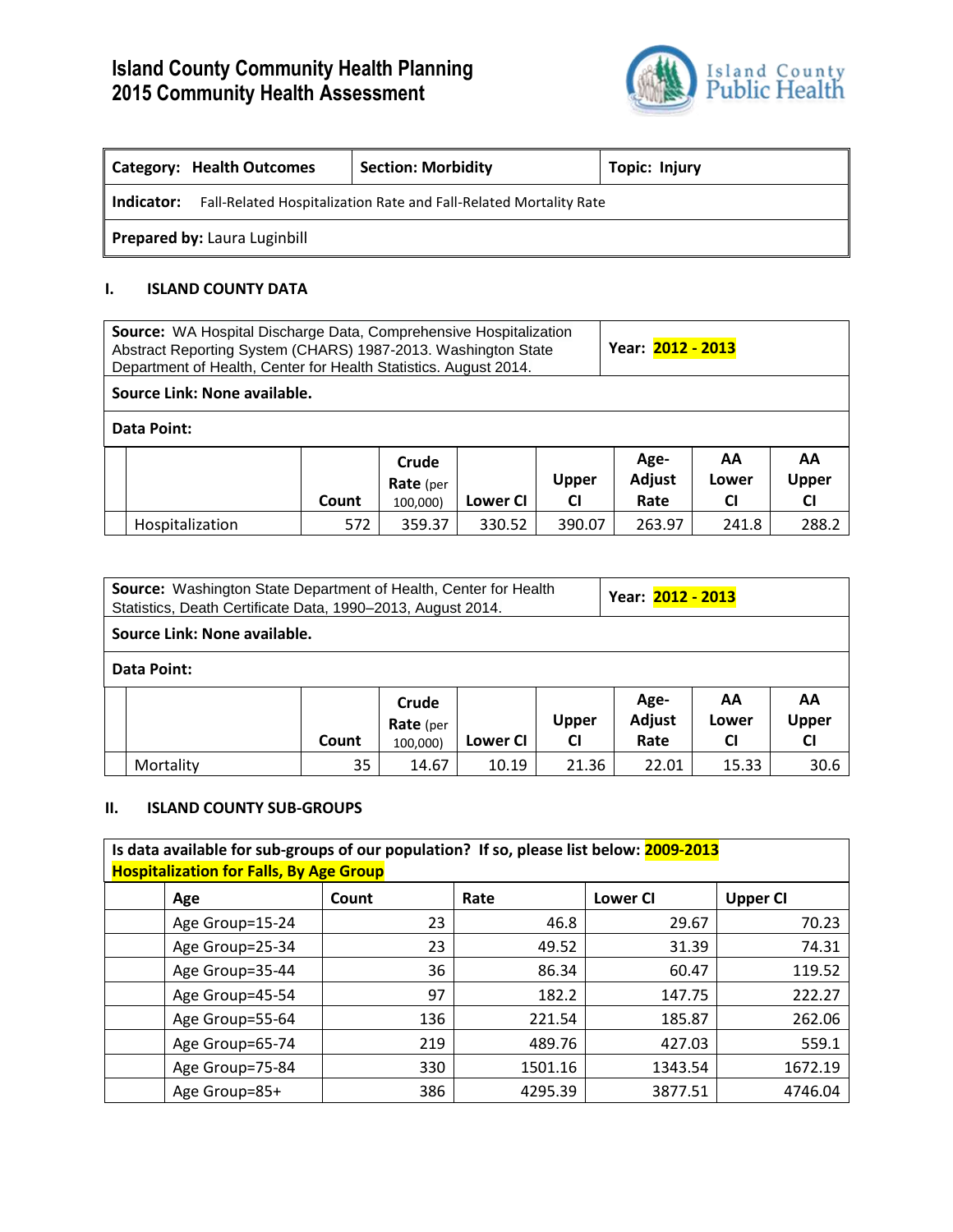| Is data available for sub-groups of our population? If so, please list below: 2009-2013 |       |       |                 |                 |  |  |  |  |  |  |  |  |
|-----------------------------------------------------------------------------------------|-------|-------|-----------------|-----------------|--|--|--|--|--|--|--|--|
| <b>Mortality for Falls, By Age Group</b>                                                |       |       |                 |                 |  |  |  |  |  |  |  |  |
| Age                                                                                     | Count | Rate  | <b>Lower CI</b> | <b>Upper CI</b> |  |  |  |  |  |  |  |  |
| Age Group=15-24                                                                         | 0     | 0     | 0               | 6.1             |  |  |  |  |  |  |  |  |
| Age Group=25-34                                                                         | 0     | 0     | 0               | 6.45            |  |  |  |  |  |  |  |  |
| Age Group=35-44                                                                         | 0     | 0     | 0               | 7.19            |  |  |  |  |  |  |  |  |
| Age Group=45-54                                                                         | 1     | 1.88  | 0.05            | 10.47           |  |  |  |  |  |  |  |  |
| Age Group=55-64                                                                         | 2     | 3.26  | 0.4             | 11.79           |  |  |  |  |  |  |  |  |
| Age Group=65-74                                                                         | 9     | 20.16 | 9.22            | 38.27           |  |  |  |  |  |  |  |  |
| Age Group=75-84                                                                         | 12    | 54.64 | 28.23           | 95.44           |  |  |  |  |  |  |  |  |
| Age Group=85+                                                                           | 43    | 478.5 | 346.29          | 644.54          |  |  |  |  |  |  |  |  |

### **III. ISLAND COUNTY TRENDS**

**Is data available for previous years in Island County? If so, please list below: Hospitalization for FALLS:** 

|      | <b>Data Point</b> |                   |                     |                 |                 |  |  |  |  |  |
|------|-------------------|-------------------|---------------------|-----------------|-----------------|--|--|--|--|--|
|      |                   |                   | <b>Age Adjusted</b> |                 |                 |  |  |  |  |  |
| Year | Count             | <b>Population</b> | Rate (per 100,000)  | <b>Lower CI</b> | <b>Upper CI</b> |  |  |  |  |  |
| 2013 | 286               | 79760             | 256.93              | 226.52          | 291.51          |  |  |  |  |  |
| 2012 | 286               | 79407             | 271.4               | 239.6           | 307.38          |  |  |  |  |  |
| 2011 | 204               | 78855             | 198.46              | 171.22          | 229.93          |  |  |  |  |  |
| 2010 | 252               | 78547             | 245.55              | 215.35          | 279.87          |  |  |  |  |  |
| 2009 | 247               | 78778             | 253.17              | 221.8           | 288.65          |  |  |  |  |  |
| 2008 | 258               | 78585             | 265.68              | 233.72          | 301.62          |  |  |  |  |  |
| 2007 | 229               | 78265             | 241.99              | 211.15          | 276.79          |  |  |  |  |  |
| 2006 | 232               | 77229             | 251.52              | 219.83          | 287.15          |  |  |  |  |  |
| 2005 | 212               | 75990             | 238.13              | 206.87          | 273.35          |  |  |  |  |  |
| 2004 | 219               | 74588             | 262.34              | 228.48          | 300.28          |  |  |  |  |  |
| 2003 | 231               | 73668             | 282.68              | 247.14          | 322.31          |  |  |  |  |  |
| 2002 | 205               | 73189             | 262.44              | 227.47          | 301.56          |  |  |  |  |  |
| 2001 | 189               | 72097             | 246.51              | 212.36          | 284.82          |  |  |  |  |  |
| 2000 | 181               | 58237             | 311.82              | 267.82          | 361.29          |  |  |  |  |  |
| 1999 | 160               | 57803             | 287.91              | 244.72          | 336.86          |  |  |  |  |  |
| 1998 | 146               | 57508             | 269.83              | 227.47          | 318.22          |  |  |  |  |  |
| 1997 | 122               | 57427             | 231.04              | 191.38          | 277.03          |  |  |  |  |  |
| 1996 | 127               | 56949             | 245.8               | 204.31          | 293.89          |  |  |  |  |  |
| 1995 | 157               | 56168             | 327.98              | 277.56          | 385.57          |  |  |  |  |  |
| 1994 | 132               | 56564             | 270.39              | 225.35          | 322.67          |  |  |  |  |  |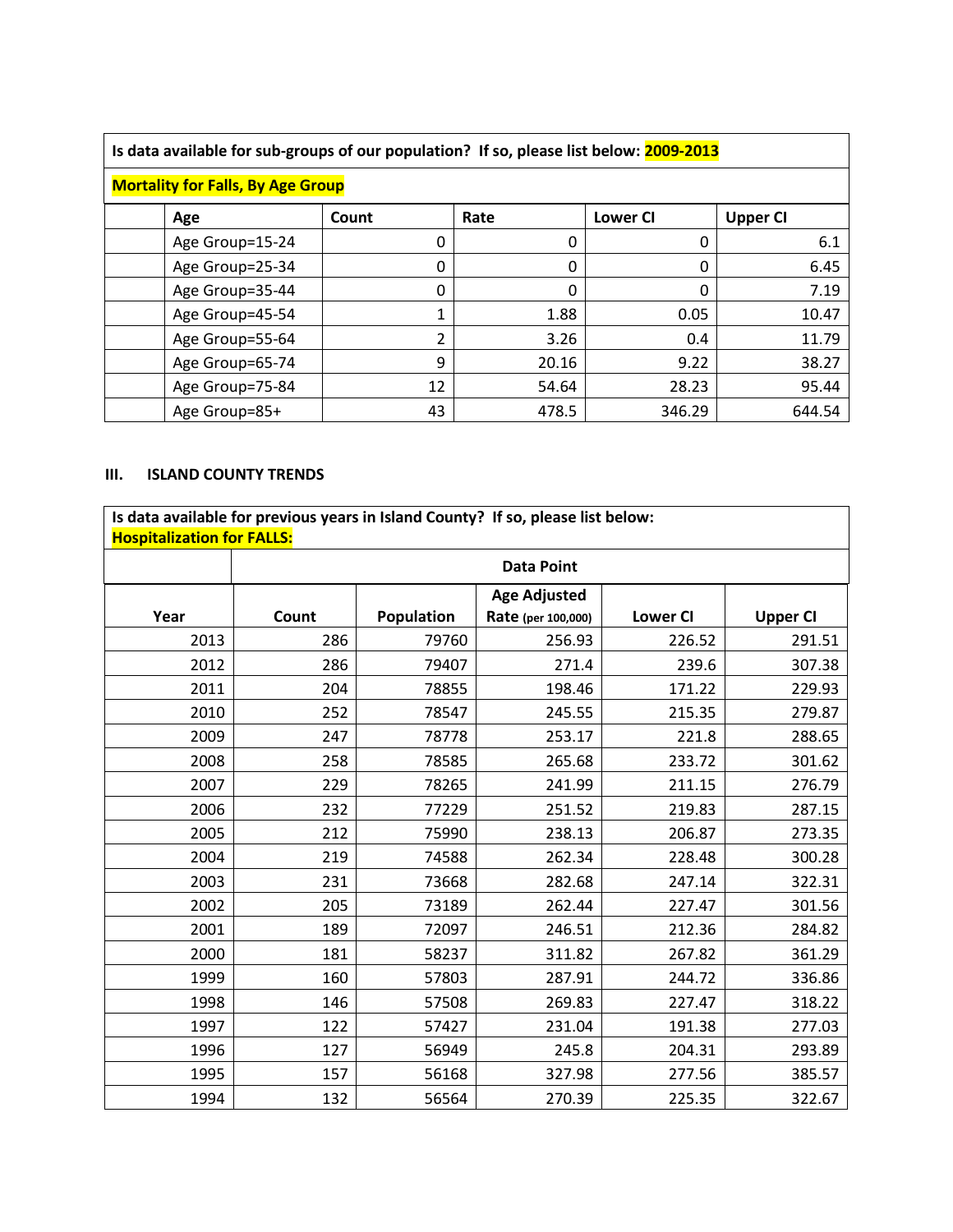| 1993 | 109 | 55313 | 247.87 | 202.4  | 301.33 |
|------|-----|-------|--------|--------|--------|
| 1992 | 107 | 55605 | 225.98 | 183.76 | 276.18 |
| 1991 | 113 | 54508 | 252.33 | 206.17 | 307.02 |
| 1990 | 106 | 52859 | 256.58 | 208.11 | 314.15 |

## **Is data available for previous years in Island County? If so, please list below: Mortality for FALLS: Data Point Year Count Population Age Adjusted Rate (per 100,000) Lower CI Upper CI** 2013 13 79700 10.63 5.63 20.6 2012 22 79350 18.9 11.81 30.63 2011 12 78800 10.11 5.2 19.93 2010 | 11 | 78506 | 10 | 4.97 | 19.9 2009 | 9 | 78737 | 8.5 | 3.87 | 17.98 2008 20 78544 20.05 12.23 32.27 2007 17 78225 17.19 10.01 28.71 2006 17 77189 18.19 10.58 30.15 2005 11 75951 12.43 6.18 23.19 2004 10 74549 11.87 5.69 22.63 2003 10 73630 13.2 6.32 24.77 2002 7 73151 9.24 3.68 19.54 2001 | 4 72062 | 4.65 | NA | NA 2000 | 2 | 71558 | 2.4 | NA | NA 1999 | 2 | 70512 | 3 | NA | NA 1998 | 5 | 69609 | 7.2 | 2.3 | 17.71 1997 0 68967 0 NA NA 1996 | 5 | 67856 | 7.84 | 2.47 | 19.56 1995 | 1 1 66462 | 2.26 | NA | NA 1994 | 3 | 66239 | 5.09 | NA | NA 1993 | 3 | 64193 | 4.88 | NA | NA 1992 6 63947 12.72 4.44 29.28 1991 | 1 62107 | 1.72 | NA | NA 1990 | 1 | 60195 | 1.97 | NA | NA

#### **IV. WASHINGTON STATE**

| <b>Source:</b> WA Hospital Discharge Data, Comprehensive Hospitalization<br>Abstract Reporting System (CHARS) 1987-2013. Washington State<br>Department of Health, Center for Health Statistics. August 2014. | Year: 2012 - 2013 |
|---------------------------------------------------------------------------------------------------------------------------------------------------------------------------------------------------------------|-------------------|
| Source Link: None available.                                                                                                                                                                                  |                   |
| <b>Data Point:</b>                                                                                                                                                                                            |                   |